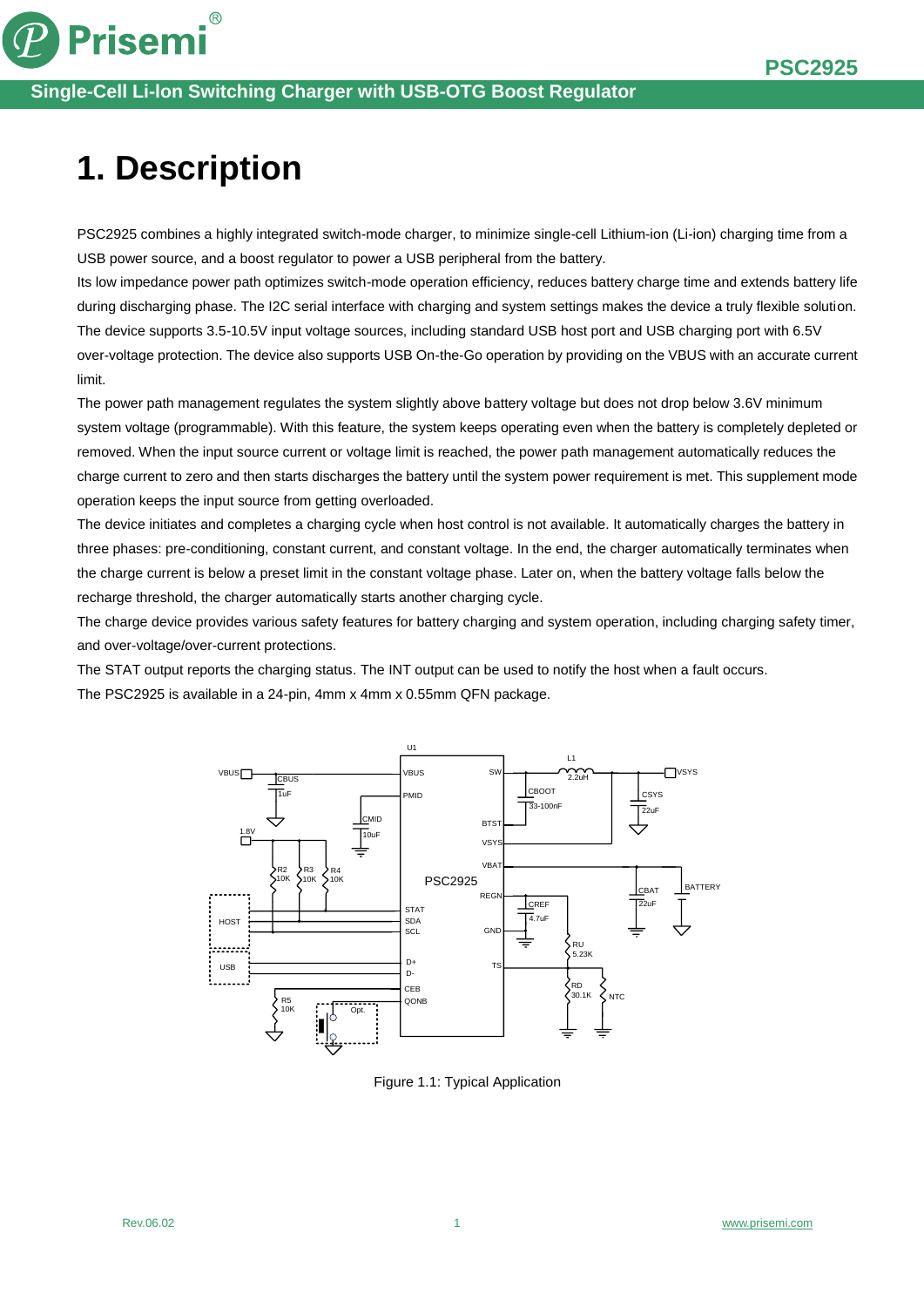



#### **Single-Cell Li-lon Switching Charger with USB-OTG Boost Regulator**

### **2. Features**

 $\triangleright$  Fully Integrated, High-Efficiency Switching Mode 3A Charger.

- $\triangleleft$  Charge Voltage Accuracy:  $\pm 0.5\%$ 25℃
- $\div$   $\pm$ 7.5% Charge Current Regulation Accuracy
- Input Current Limit: 100mA, 500mA, 1A, 1.5A, 1.9A, 2.5A
- 20V Absolute Maximum Input Voltage
- 10.5V Maximum Input Operating Voltage
- Weak Input Sources Accommodated by Reducing Charging Current to Maintain Minimum VBUS Voltage
- Power Path Management
	- -Instant system on with NO battery or deeply discharged battery
	- -Battery can be completely turned off after Charging Done
	- -Supports Ultra low leakage ship mode
	- -Supports system reset function by key
- $\triangleright$  Programmable through I2C Interface:
	- -Input Current limit
	- -Fast-Charge/Termination Current
	- ◆ -Charger Voltage
	- ◆ -Termination Enable
- Small Footprint 1-2.2μH External Inductor

Supports DCP detection per USB Battery Charging Specification, Rev 1.2

 Low Reverse Leakage to Prevent Battery Drain to VBUS

 $\triangleright$  High Battery Discharge Efficiency With 20-mΩ Battery Discharge MOSFET

 $\triangleright$  High Integration Includes All MOSFETs, Current Sensing and Loop Compensation

 6-µA Low Battery Leakage Current to Support Ship Mode

> 12-uA Low Battery Leakage Current in standby Mode

- 5V, 2A Boost Mode for USB OTG for 3.0 to 4.5V Battery Input.
	- $\bullet$  90% efficiency at 5V/500mA
	- $\blacklozenge$  Fast response to loading
- $\triangleright$  QFN24L-4x4mm^2 package

### **3. Applications**

- Cellular Phones, Smart Phones, PDAs
- Tablet, Portable Media Players

| <b>Key Components</b> | <b>Recommended specification</b>                                                             |
|-----------------------|----------------------------------------------------------------------------------------------|
| L1                    | Inductor, 1.0-2.2uH, +-20%, Isat>4A                                                          |
| $C_{MID}$             | 5V/1A Boost: Capacitor, 10-22µF, +-10%, >16V<br>5V/2A Boost: Capacitor, 22µF x2, +-10%, >16V |
| $C_{REF}$             | Capacitor, 4.7µF, +-10%, >6V                                                                 |
| $C_{\text{BUS}}$      | Capacitor, 1.0µF, +-10%, >16V                                                                |
| Своот                 | Capacitor, 100nF, +-10%, >10V                                                                |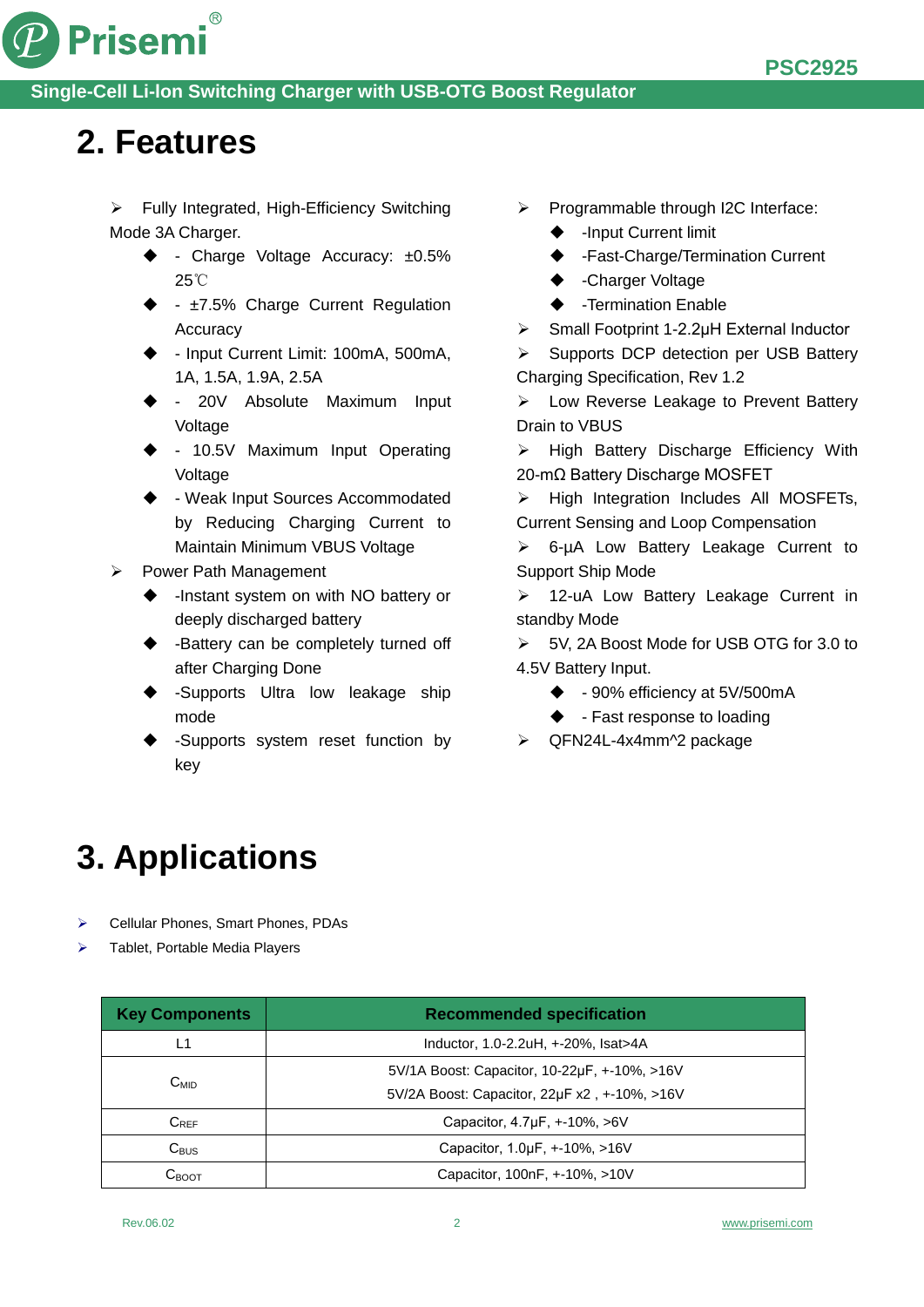

Prisemi®

**Single-Cell Li-lon Switching Charger with USB-OTG Boost Regulator**

# **4. Pin Configuration and Descriptions**



Figure 4.1: QFN4X4-24L TOP view

### **Pin functions**

| <b>Name</b> | Pin#           | <b>Type</b> | <b>Description</b>                                                                       |
|-------------|----------------|-------------|------------------------------------------------------------------------------------------|
| <b>VBUS</b> | 1,24           | P           | Charger Input Voltage. Place a 1-µF ceramic capacitor from VBUS to GND and               |
|             |                |             | place it as close as possible to IC.                                                     |
| DP          | $\overline{2}$ | IO          | Positive data-port for USB transceiver.                                                  |
| <b>DM</b>   | 3              | IO          | Negative data-port for USB transceiver.                                                  |
| <b>STAT</b> | 4              | $\Omega$    | Open drain charge status output to indicate charger status.                              |
|             |                |             | HIGH indicates charge disabled.                                                          |
| <b>SCL</b>  | 5              |             | $12C$ Interface clock. Connect SCL to the logic rail through a 10-k $\Omega$ resistor.   |
| <b>SDA</b>  | 6              | 1/O         | I <sup>2</sup> C Interface data. Connect SDA to the logic rail through a 10-kΩ resistor. |
| <b>INT</b>  | $\overline{7}$ |             | Open-drain interrupt Output. The INT pin sends an pulse to host to report charger        |
|             |                |             | device status and fault.                                                                 |
|             | 8              |             | NC.                                                                                      |
| <b>CEB</b>  | 9              |             | Charge Enable pin.                                                                       |
|             |                |             | Battery charging is enabled when this pin is driven low.                                 |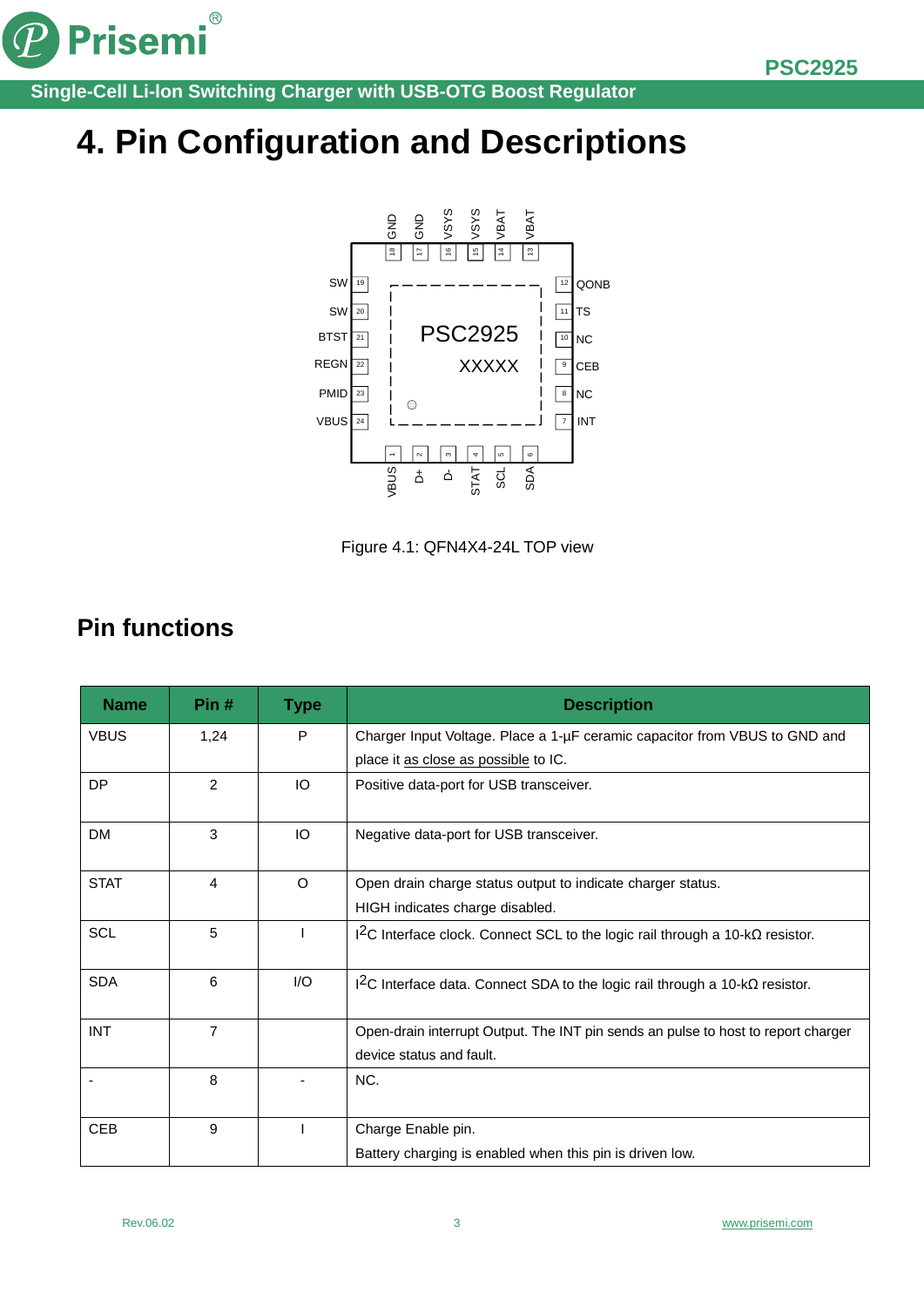

**PSC2925**

#### **Single-Cell Li-lon Switching Charger with USB-OTG Boost Regulator**

| <b>Name</b> | Pin#    | <b>Type</b>  | <b>Description</b>                                                                   |
|-------------|---------|--------------|--------------------------------------------------------------------------------------|
|             | 10      |              | NC.                                                                                  |
| <b>TS</b>   | 11      | A            | Temperature qualification voltage input. Connect a negative temperature              |
|             |         |              | coefficient thermistor between TS and GND. 103AT-2 thermistor is preferred.          |
| QONB        | 12      | IO           | BATFET enable/reset control input. The pin contains internal pull-up so it could be  |
|             |         |              | floating if it is not used.                                                          |
|             |         |              | Pull down QONB for about 350ms will turn on BATFET and exit ship mode.               |
|             |         |              | When VBUS is not valid, a logic low of minimum 5s duraton cuts VSYS from VBAT        |
|             |         |              | for 650ms and then re-enables BATFET to provide full system power reset.             |
| <b>VBAT</b> | 13,14   | P            | Battery connection point to the positive pin of the battery pack. The internal Q4 is |
|             |         |              | connected between VBAT and VSYS. Connect 22 µF x2 closely to the VBAT pin.           |
| <b>VSYS</b> | 15,16   | $\mathsf P$  | System power supply.                                                                 |
|             |         |              | Connect 22 µF x2 closely to the VBAT pin.                                            |
| <b>GND</b>  | 17,18   | G            | Power ground connection for high-current power converter node. On PCB layout,        |
|             |         |              | connect directly to ground connection of input and output capacitors of the          |
|             |         |              | charger. A single point connection is recommended between power PGND and the         |
|             |         |              | analog GND near the IC PGND pin.                                                     |
| SW          | 19,20   | $\circ$      | Switching node connecting to output inductor. Internally SW is connected to the      |
|             |         |              | source of the High-side NMOS and the drain of the low-side NMOS.                     |
| <b>BTST</b> | 21      | P            | PWM high side driver positive supply. Internally, the BTST is connected to the       |
|             |         |              | anode of the boost-strap diode.                                                      |
| <b>REGN</b> | 22      | $\mathsf{P}$ | PWM low side driver positive supply output. Internally, REGN is connected to the     |
|             |         |              | cathode of the boost- strap diode.                                                   |
| <b>PMID</b> | 23      | $\circ$      | Power input to the charge regulator.                                                 |
|             |         |              | Connect a 10uF ceramic capacitor from PMID to analog GND.                            |
|             |         |              | For 5V/2A Boost, choose 22uF x2 capacitor in stead;                                  |
| Thermal     | Thermal | $\mathsf P$  | Exposed pad for heat dissipation. Always solder thermal pad to the board, and        |
| <b>PAD</b>  | PAD     |              | have via on the thermal pad plane star-connecting to GND.                            |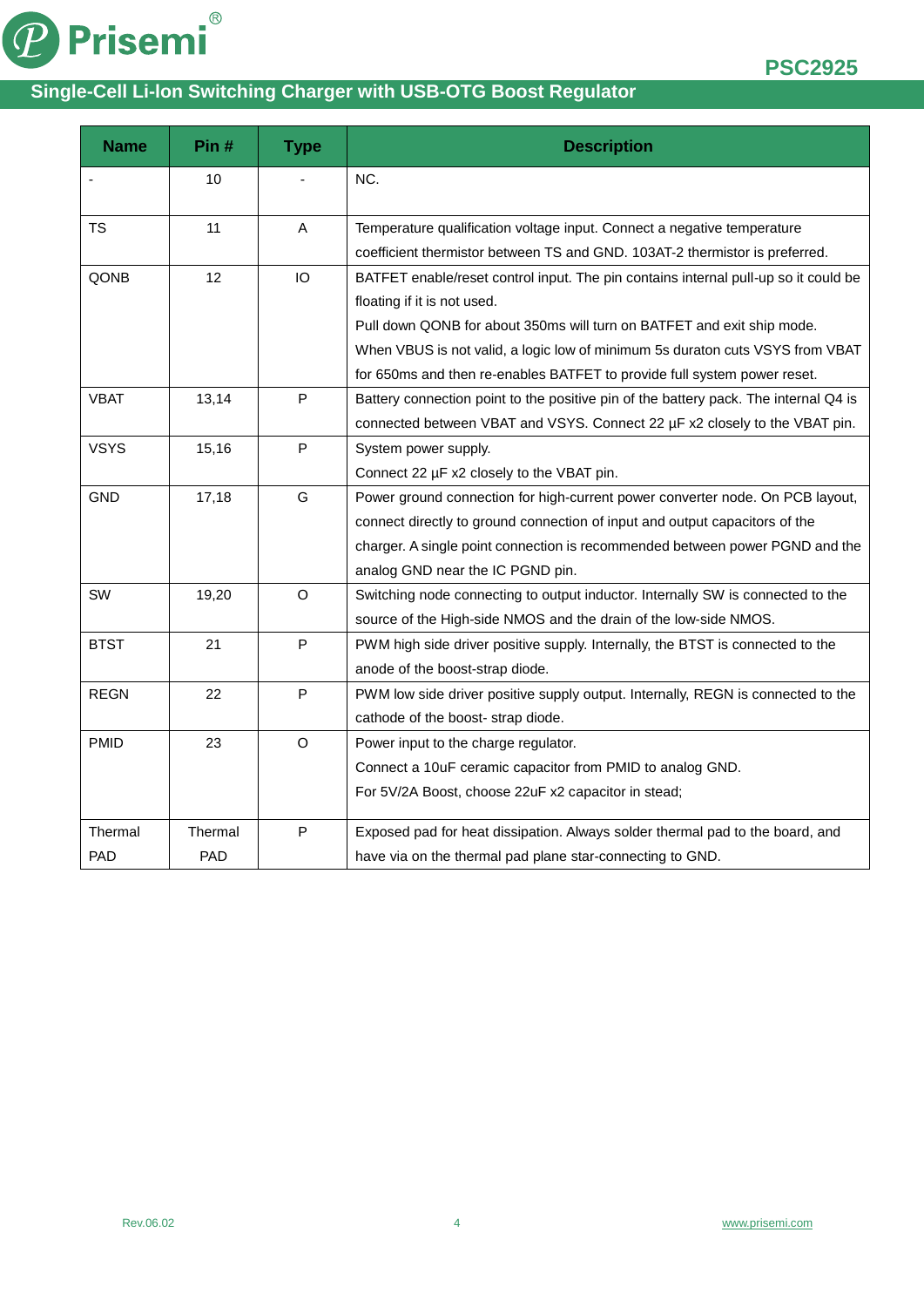

Prisemi®  $\left( \mathcal{P}\right)$ 

**Single-Cell Li-lon Switching Charger with USB-OTG Boost Regulator**

## **8. Package Information**